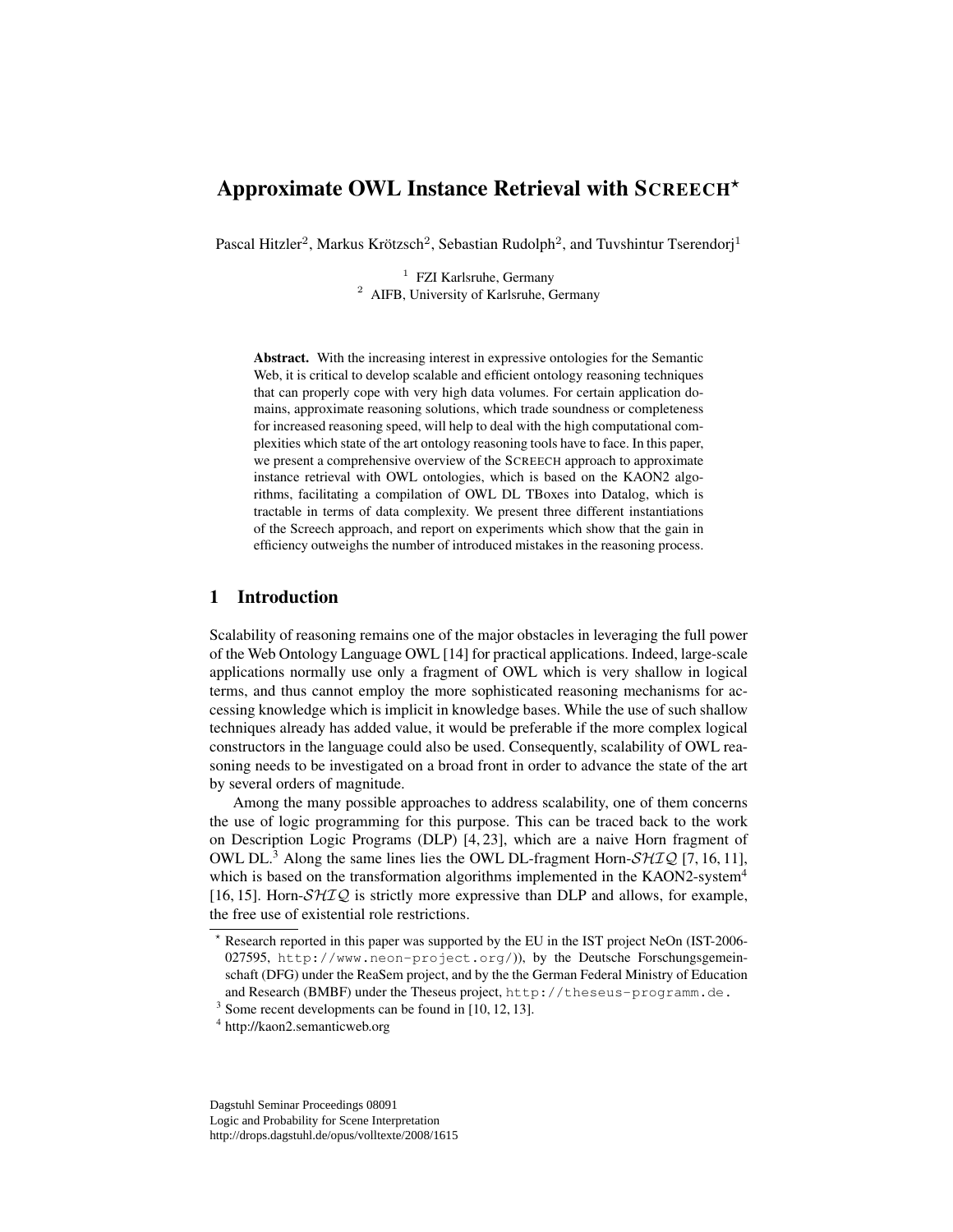2 Hitzler, Krötzsch, Rudolph, Tserendorj



Fig. 1. KAON2 approach to reasoning

At the same time, a different effort to leveraging Horn logic for OWL reasoning rests on the idea of approximate reasoning, which presupposes an application scenario where speed is so important that it becomes reasonable to allow some incorrect inferences in order to speed up the reasoning. Our implementation is called SCREECH [5], and it is based on the idea of approximating an OWL DL knowledge base by Horn clauses. Initial experiments reported in [5] – and briefly in [18] – have shown that SCREECH indeed improves runtime in some cases, but further evaluations had been missing so far.

In this paper, we introduce two new variants of the SCREECH approach (in Section 3), resulting in three related algorithms, which can be used in combination for approximate OWL reasoning. We will then report on experiments (in Section 4) which we performed for all approaches. They show that all three variants of SCREECH indeed result in significant speed-up under only a very small number of introduced mistakes.

This paper is an extended abstract of [22].

### 2 Preliminaries: The KAON2-Transformation

Reasoning with KAON2 is based on special-purpose algorithms which have been designed for dealing with large ABoxes. They are detailed in [16] and we present a birds' eyes perspective here, which suffices for our purposes. The underlying rationale of the algorithms is that algorithms for deductive databases have proven to be efficient in dealing with large numbers of facts. The KAON2 approach utilises this by transforming OWL DL ontologies to disjunctive datalog, and by the subsequent application of the mentioned and established algorithms for dealing with disjunctive datalog.

A birds' eyes perspective on the KAON2 approach is depicted in Figure 1. KAON2 can handle  $\mathcal{SHIQ}(\mathbf{D})$  ontologies, which corresponds roughly to OWL DL without nominals. The TBox, together with a query are processed by the sophisticated KAON2 transformation algorithm which returns a disjunctive datalog program. This, together with an ABox, is then fed into a disjunctive datalog reasoner which eventually returns an answer to the query.

In some cases, e.g. when querying for instances of named classes, the query does not need to be fed into the transformation algorithm but instead needs to be taken into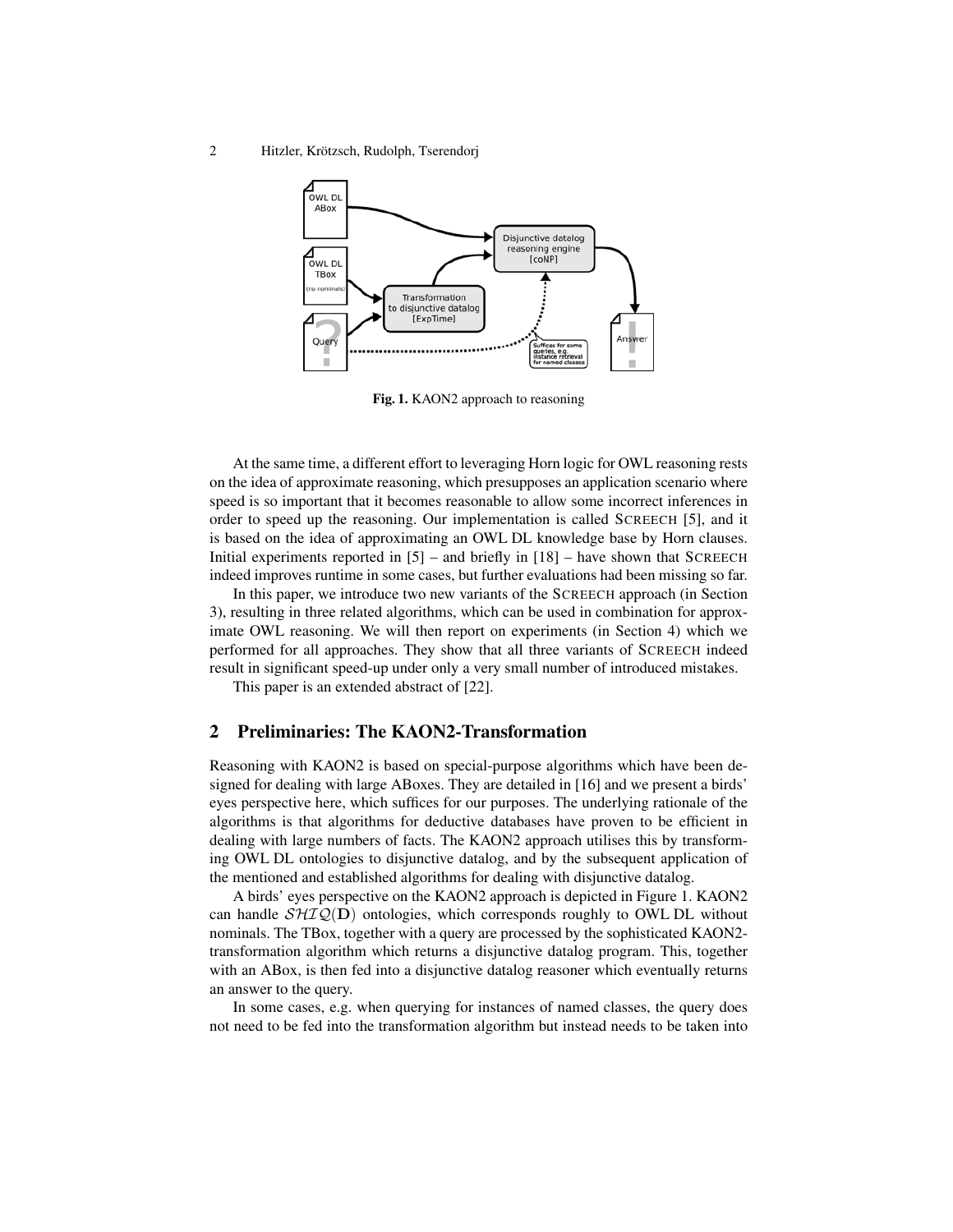account only by the datalog reaoner. This allows to compute the disjunctive datalog program offline, such that only the disjunctive datalog engine needs to be invoked for answering the query. All experiments we report on have been performed this way, i.e. they assume an offline transformation of the TBox prior to the experiments.

The program returned by the transformation algorithm is in general not logically equivalent to the input TBox. The exact relationship is given below in Theorem 1 due to [16]. Note that statement (b) suffices for our purposes. It also shows that the KAON2 datalog reasoning engine can in principle be replaced by other (sound and complete) reasoning engines without changing the results of the inference process.

**Theorem 1.** Let K be a  $\mathcal{SHTQ}(\mathbf{D})$  *TBox and*  $D(K)$  be the datalog output of the *KAON2 transformation algorithm on input* K*. Then the following claims hold.*

- (a)  $K$  *is unsatisfiable if and only if*  $D(K)$  *is unsatisfiable.*
- *(b)*  $K \models \alpha$  *if and only if*  $D(K) \models \alpha$ *, where*  $\alpha$  *is of the form*  $A(a)$  *or*  $R(a, b)$ *, for* A *a named concept and* R *a simple role.*
- *(c)*  $K \models C(a)$  *for a nonatomic concept C if and only if, for Q a new atomic concept,*  $D(K \cup \{C \sqsubseteq Q\}) \models Q(a).$

Convenient access to the KAON2 transformation algorithm is given by means of the KAON2 OWL Tool<sup>5</sup> dlpconvert,<sup>6</sup> which can also produce F-Logic [8] serialisations which can be used with F-Logic engines like OntoBroker.

# 3 Variants of Screech

Due to the inherent high complexity of reasoning with ontologies, it is to be expected that some application settings will defy even the smartest approaches for achieving sound and complete scalable algorithms. The method of choice for dealing with such situations is to use approximate reasoning, which trades correctness for time, but in a controlled and well-understood way [2]. Approximate Reasoning is indeed recently receiving rising attention from Semantic Web researchers, due to the obvious suitable use cases in this application domain. For some recent work, see e.g. [21, 6, 3, 24, 17, 20].

The SCREECH approach for instance retrieval is based on the fact that data complexity is polynomial for non-disjunctive datalog, while for OWL DL it is coNP complete even in the absence of nominals [7]. SCREECH utilises the KAON2 algorithms, but rather than doing (expensive) exact reasoning over the resulting disjunctive datalog knowledge base, it does approximate reasoning by treating disjunctive rules as if they were non-disjunctive ones, i.e. the disjunctive rules are approximated by Horn rules.

We will first describe the basic variant of SCREECH, which was introduced in [5], and which we call SCREECH-ALL here. SCREECH-ALL is complete, but may be unsound in cases. Its data complexity is polynomial. Two other variants of SCREECH, SCHREECH-NONE and SCREECH-ONE, will be described subsequently.

<sup>5</sup> http://owltools.ontoware.org/

<sup>6</sup> http://logic.aifb.uni-karlsruhe.de/wiki/Dlpconvert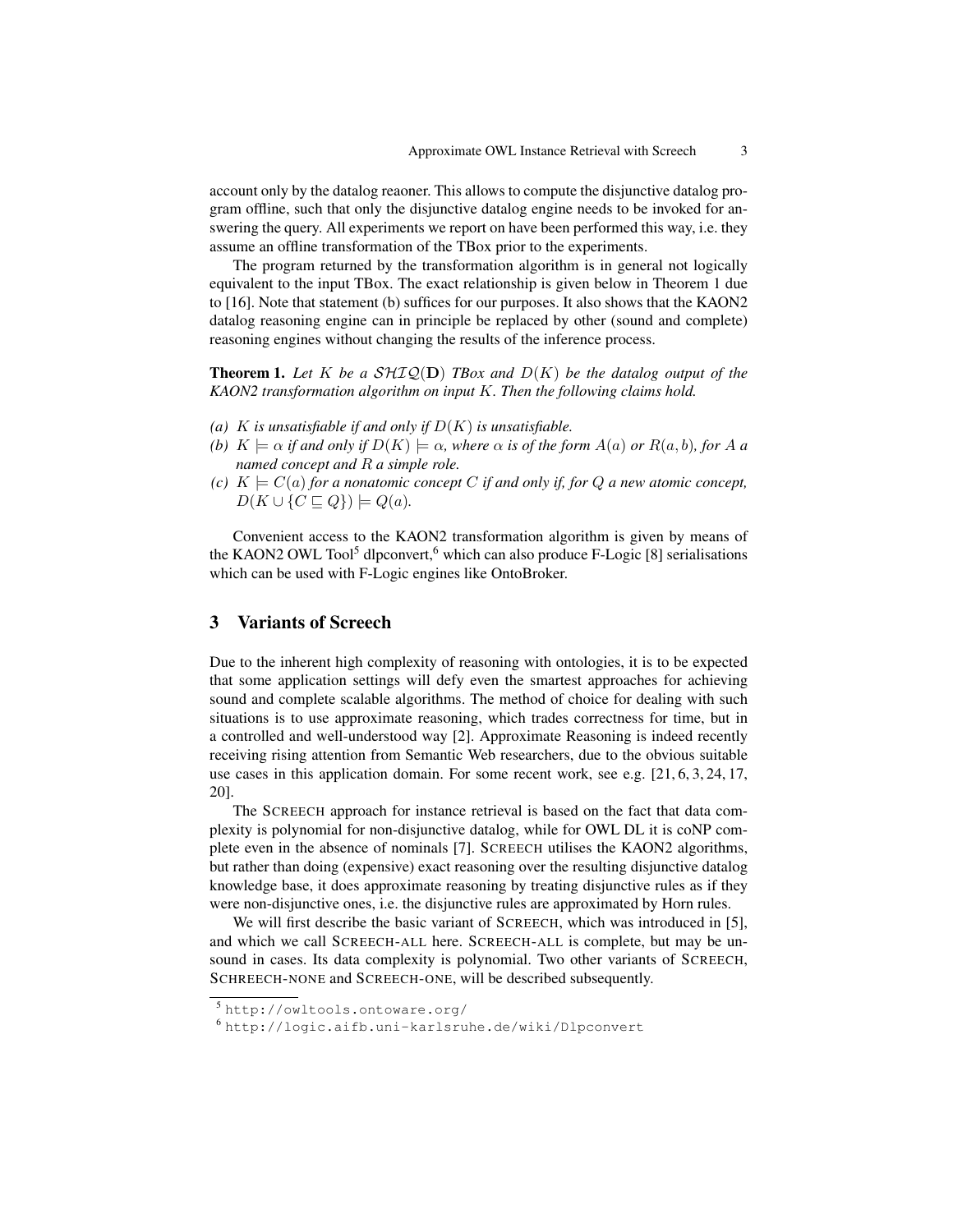SCREECH-ALL uses a modified notion of *split program* [19] in order to deal with the disjunctive datalog. Given a rule

$$
H_1 \vee \cdots \vee H_m \leftarrow A_1, \ldots, A_k,
$$

as an output of the KAON2 transformation algorithm, the *derived split rules* are defined as:

 $H_1 \leftarrow A_1, \ldots, A_k \qquad \ldots \qquad H_m \leftarrow A_1, \ldots, A_k.$ 

For a given disjunctive program P its *split program P'* is defined as the collection of all split rules derived from rules in  $P$ . It can be easily shown that for instance retrieval tasks, the result obtained by using the split program instead of the original one is complete but may be unsound. This is even the case if all integrity constraints, i.e. rules of the form

$$
\leftarrow B_1, \ldots, B_n
$$

are removed from the split program.

So SCREECH-ALL utilises the following subsequent steps for approximate ABox reasoning for *SHIQ*.

- 1. Apply transformations as in the KAON2 system in order to obtain a negation-free disjunctive datalog program.
- 2. Obtain the split program as described above.
- 3. Do reasoning with the split program, e.g. using the KAON2 datalog engine.

Given a TBox  $K$ , the split program obtained from  $K$  by steps 1 and 2 is called the *screeched version* of K. The first two steps can be considered to be preprocessing steps for setting up the intensional part of the database. ABox reasoning is then done in step 3. The resulting approach has the following theoretical features:

- It is complete with respect to OWL DL semantics.
- Data complexity is polynomial.

A prototype implementation of the approach is available as the SCREECH-ALL OWL approximate reasoner.<sup>7</sup> It is part of the KAON2 OWL Tools. We can convert a SHIQ ontology into a disjunctive datalog program, e.g. by using the KAON2 OWL Tool dlpconvert with the -x switch. SCREECH-ALL then accesses the results of the translation through the KAON2 API, creates the corresponding split programs and serializes them as Horn logic programs in Edinburgh Prolog syntax or in F-Logic [9, 1] syntax. We need to mention, however, that in general support for concrete domains and other features like integrity constraints is not necessarily implemented in off-theshelf logic programming systems. In these cases, concrete domains etc. cannot be used. The KAON2 OWL Tool ded, for example, performs a language weakening step by removing all concrete domains, and may come in handy in such situations.

We will now introduce two other variants of SCREECH, besides SCREECH-ALL introduced above. These other variants are called SCREECH-NONE and SCREECH-ONE.

<sup>7</sup> http://logic.aifb.uni-karlsruhe.de/screech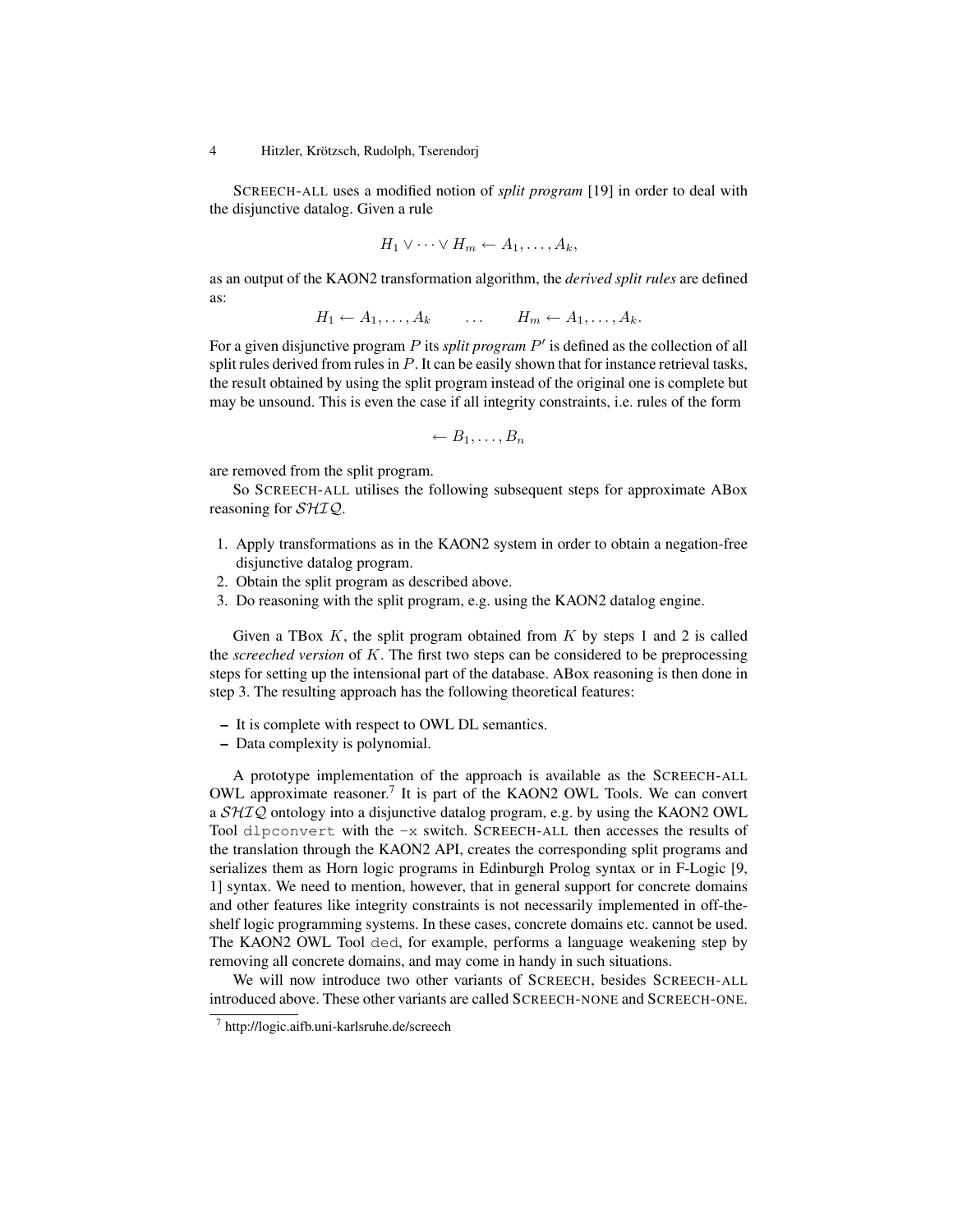| variant            | description                                     |     | sound complete |
|--------------------|-------------------------------------------------|-----|----------------|
| <b>SCREECH-ALL</b> | use <i>all</i> of the split rules               | no  | yes            |
|                    | SCREECH-NONE use <i>none</i> of the split rules | ves | no             |
| <b>SCREECH-ONE</b> | use <i>one</i> of the split rules               | no  | no             |

Table 1. SCREECH variants and their basic properties

SCREECH-NONE is defined by simply removing all disjunctive rules (and all integrity constraints) after the transformation by the KAON2-algorithm. The resulting reasoning procedure is sound, but incomplete, on  $\mathcal{SHIQ}$  knowledge bases.

SCREECH-ONE is defined by replacing each disjuntive rules by *exactly one* of the split rules. This selection can be done randomly, but will be most useful if the system has some knowledge – probably of statistical nature – on the size of the extensions of the named classes.<sup>8</sup> We also remove all integrity constraints after the translation. The resulting reasoning proceedure is neither sound nor complete.

Properties of SCREECH are summarised in Table 1.

# 4 Experimental Evaluation

An approximate reasoning procedure needs to be evaluated on real data from practical applications. Handcrafted examples are of only limited use as the applicability of approximate methods depends on the structure inherent in the experimental data.

So we evaluated some popular publicly available ontologies. In some cases we had to cautiously modify them in order to enable KAON2 to perform reasoning tasks on them, but the general approach was to first use KAON2 for transforming the TBoxes to disjunctive datalog. Also offline, a screeched version of the TBox was produced. We then invoked the KAON2 disjunctive datalog engine on both the resulting disjunctive datalog program and on the screeched version, to obtain a comparison of performance.

For all our experiments, we used a T60p IBM Thinkpad with 1.9GB of RAM, with the Java 2 Runtime Environment, Standard Edition (build 1.5.0\_09-b03).

We performed comprehensive experiments with GALEN, WINE, DOLCE, and SEM-INTEC. The following is a summary of the results.

- SCREECH-ALL shows an average speedup in the range between 8 and 67%, depending on the queried class and the ontology under consideration, while 38 to 100% of the computed answers are correct. Most interestingly, a higher speedup usually seemed to correlate with less errors.
- SCREECH-ONE compared to SCREECH-ALL has overall *less* errors. In most cases, all correct class members are retrieved. Runtime is similar to SCREECH-ALL.
- SCREECH-NONE compared to SCREECH-ALL shows similar run-time. In most cases, the extensions are computed *correctly* – with the exception of WINE, for which we get 2% missing answers.

<sup>8</sup> This was suggested by Michael Sintek.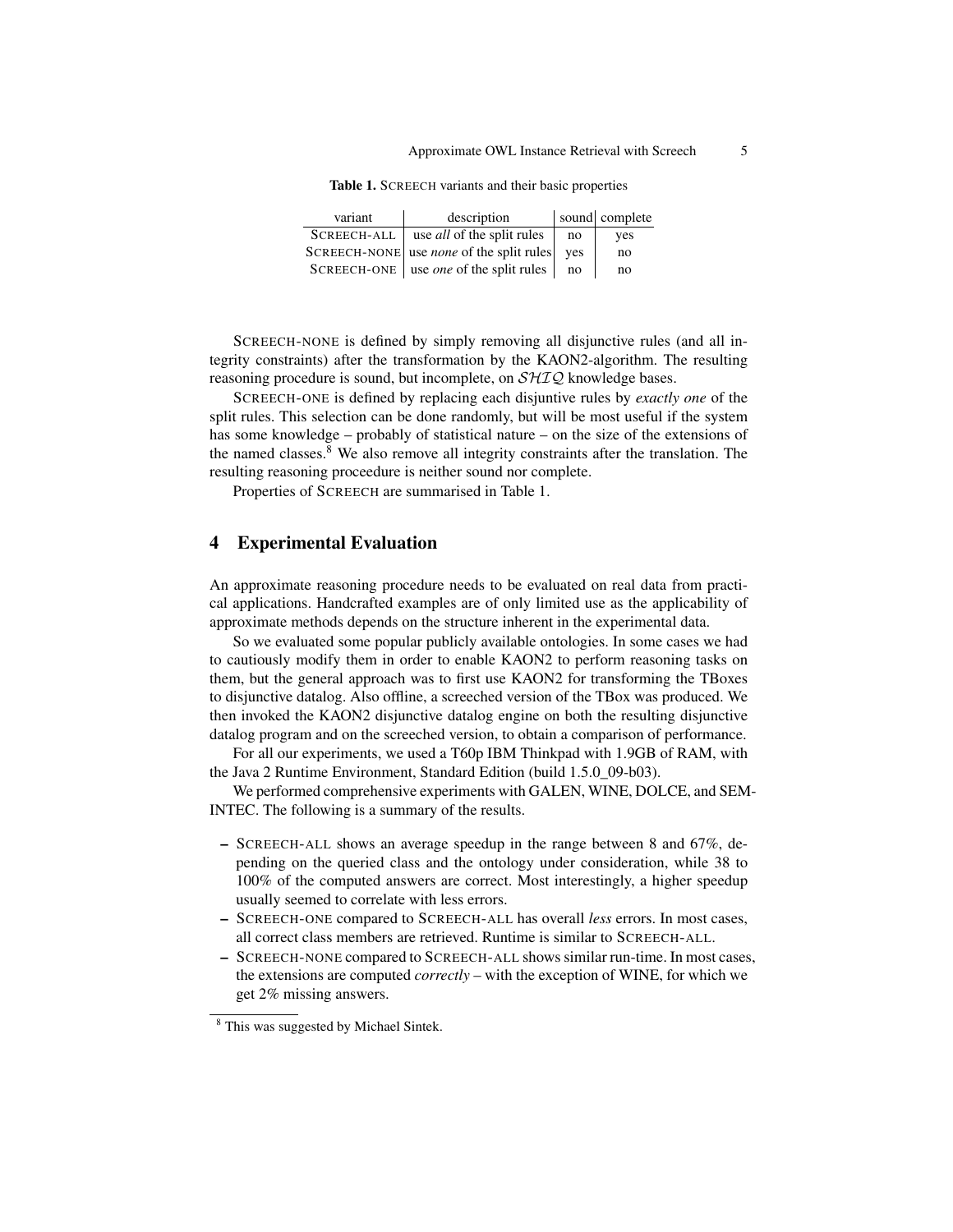Table 2. Overview of SCREECH evaluations. Note that due to the completeness of SCREECH-ALL, the recall values are always 100% as well as the precision values for SCREECH-NONE due to its soundness. Moreover, the three SCREECH variants coincide in the case of the SEMINTEC ontology.

|                           | <b>SCREECH-ALL</b> |                       |  | <b>SCREECH-ONE</b> |  |                              | <b>SCREECH-NONE</b> |                                                                      |             |
|---------------------------|--------------------|-----------------------|--|--------------------|--|------------------------------|---------------------|----------------------------------------------------------------------|-------------|
| ontology                  | time               |                       |  | time               |  |                              | time                | saved precision recall saved precision recall saved precision recall |             |
| <b>GALEN</b>              | 74.6%              | 91.7% 100% 72.5%      |  |                    |  | 97.4% 99.9% 76.5%            |                     |                                                                      | 100% 99.8%  |
| <b>DOLCE</b>              | $ 29.1\%$          | $62.1\%$ 100\% 17.5\% |  |                    |  | 87.8% 100% 23.0%             |                     |                                                                      | 100\% 100\% |
| <b>WINE</b>               | 34.5%              | 95.8% 100% 30.1%      |  |                    |  | 98.0% 100% 28.6%             |                     |                                                                      | 100% 97.7%  |
| SEMINTEC <sub>69.9%</sub> |                    |                       |  | 100\% 100\% 66.0\% |  | 100\% 100\% \ 100\% \ 66.2\% |                     |                                                                      | 100\% 100\% |
| <b>VICODI</b>             | 55.1%              |                       |  | 100% 100% 54.1%    |  | 100\% 100\% 53.4\%           |                     | $100\%$                                                              | $100\%$     |

– Running SCREECH-ALL and SCREECH-NONE in parallel and comparing the results, allows the following: If the computed extensions are of the same size, then we know that all (and only correct) class members have been found. This is the case for more than 76% of all classes we computed.

Overall, the obtained results are promising: the performance improvement is stable over all ontologies which we included in our experiments. The performance gain varied between 29.1 and 76.5%, while the amount of correctly retrieved classes was above 76% for all but one of the ontologies – see Table 2. It is encouraging to see that the approach appears to be feasible even for the sophisticated WINE ontology, and also for the SEMINTEC ontology, although in the latter case we only remove integrity constraints. Concerning the comparatively bad results on DOLCE, we note that the results are quite counterintuitive. One would naively expect that performance improvements go hand-in-hand with loss of precision. However, for DOLCE we measured both the least runtime improvement and the worst performance in terms of correctness. Concerning correctness, we suspect that the comparatively large number of incorrect answers is caused by the fact that DOLCE uses a large number of complete partitions of the form  $A \equiv A_1 \sqcup \cdots \sqcup A_n$ , where all the  $A_i$  are also specified to be mutually disjoint. It is intuitively clear that this kind of axioms introduces disjunctive (non-Horn-style and therefore harder to approximate) information on the one hand and integrity constraints (those being neglected in our approximation) on the other. However, this does not in itself explain why we did not observe a higher speedup. This indicates that the properties of ontologies which lead to performance improvement through screeching must be less straightforward than initially expected. For a clarification, more evaluations taking into account a wider range of ontologies with differing characteristics w.r.t. expressivity, used language features, or statistical measures like degree of population will lead to substantial hypotheses.

# 5 Conclusions

Motivated by the obvious need for techniques enhancing the scalability of reasoning related tasks, we have investigated three variants of the SCREECH approach to approx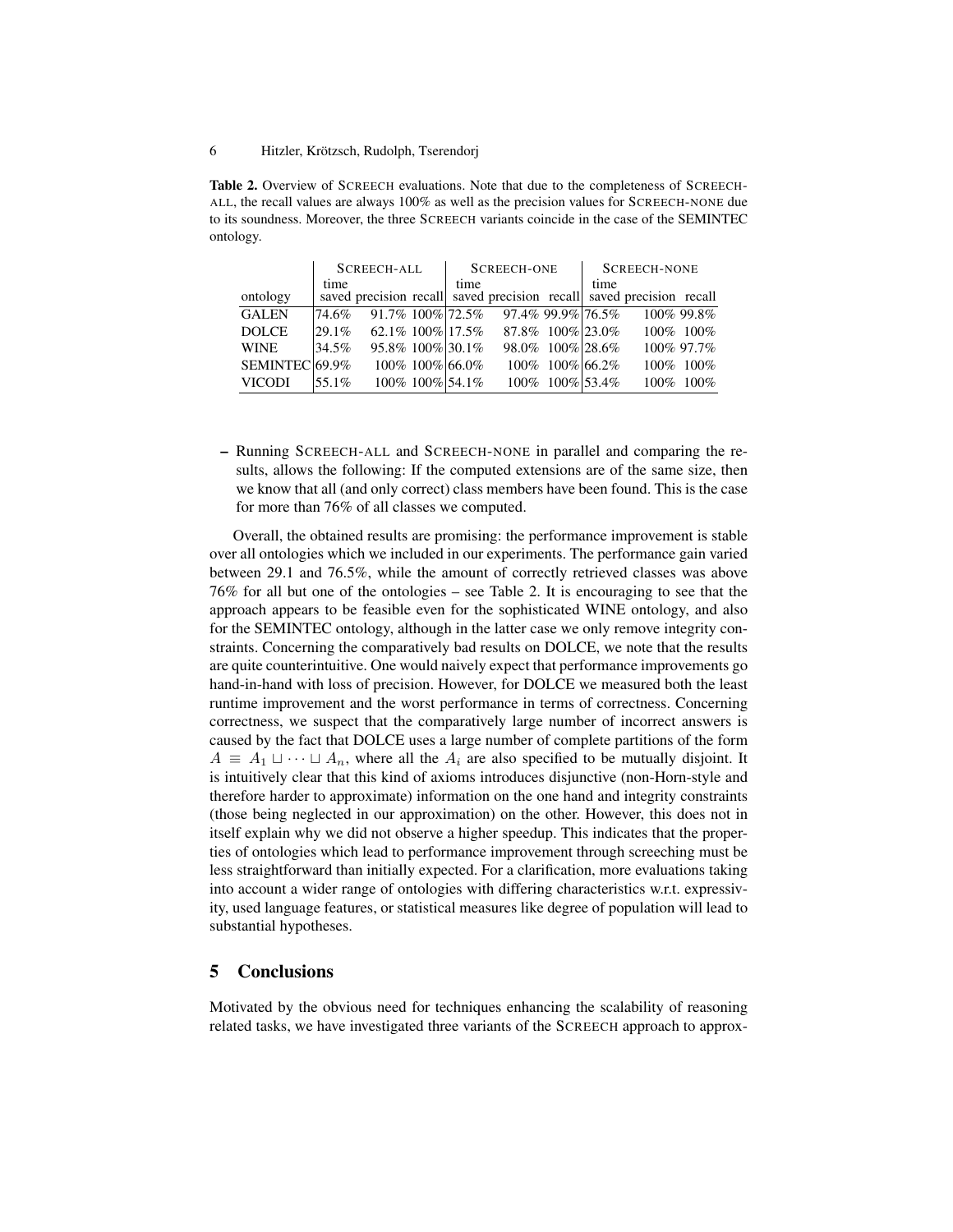imate reasoning in OWL ontologies, and showed that we obtain a favourable trade-off between time saved and number of errors introduced.

## References

- 1. Jürgen Angele and Georg Lausen. Ontologies in F-logic. In Steffen Staab and Rudi Studer, editors, *Handbook on Ontologies*, pages 29–50. Springer, 2004.
- 2. Dieter Fensel and Frank Van Harmelen. Unifying reasoning and search to web scale. *IEEE Internet Computing*, 11(2):94–96, March/April 2007.
- 3. Perry Groot, Heiner Stuckenschmidt, and Holger Wache. Approximating description logic classification for semantic web reasoning. In Asunción Gómez-Pérez and Jérôme Euzenat, editors, *The Semantic Web: Research and Applications, Second European Semantic Web Conference, ESWC 2005, Heraklion, Crete, Greece, May 29 - June 1, 2005, Proceedings*, volume 3532 of *Lecture Notes in Computer Science*, pages 318–332. Springer, 2005.
- 4. Benjamin Grosof, Ian Horrocks, Raphael Volz, and Stefan Decker. Description logic programs: Combining logic programs with description logics. In *Proc. of WWW 2003, Budapest, Hungary, May 2003*, pages 48–57. ACM, 2003.
- 5. Pascal Hitzler and Denny Vrandecic. Resolution-based approximate reasoning for OWL DL. In Y. Gil et al., editors, *Proceedings of the 4th International Semantic Web Conference, Galway, Ireland, November 2005*, volume 3729 of *Lecture Notes in Computer Science*, pages 383–397. Springer, Berlin, 2005.
- 6. Ian Horrocks, Lei Li, Daniele Turi, and Sean Bechhofer. The Instance Store: DL reasoning with large numbers of individuals. In *Proceedings of the International Workshop on Description Logics, DL2004, Whistler, Canada*, pages 31–40, 2004.
- 7. U. Hustadt, B. Motik, and U. Sattler. Data complexity of reasoning in very expressive description logics. In Leslie Pack Kaelbling and Alessandro Saffiotti, editors, *Proceedings of the Nineteenth International Joint Conference on Artificial Intelligence, Edinburgh, Scotland*, pages 466–471, 2005.
- 8. M. Kifer, G. Lausen, and J. Wu. Logical foundations of object-oriented and frame-based languages. *Journal of the ACM*, 42:741–843, July 1995.
- 9. M. Kifer, G. Lausen, and J. Wu. Logical foundations of object-oriented and frame-based languages. *Journal of the ACM*, 42(4):741–843, 1995.
- 10. Markus Krötzsch, Pascal Hitzler, Denny Vrandecic, and Michael Sintek. How to reason with OWL in a logic programming system. In Thomas Eiter, Enrico Franconi, Ralph Hodgson, and Susie Stephens, editors, *Proceedings of the Second International Conference on Rules and Rule Markup Languages for the Semantic Web, RuleML2006*, pages 17–26, Athens, Georgia, 2006. IEEE Computer Society.
- 11. Markus Krötzsch, Sebastian Rudolph, and Pascal Hitzler. Complexity of Horn description logics. In *Proceedings of the Twenty-Second Conference on Artificial Intelligence, AAAI-07, Vancouver, British Columbia, Canada, July 2007*, pages 452–457, 2007.
- 12. Markus Krötzsch, Sebastian Rudolph, and Pascal Hitzler. Description Logic Rules. In *Proceedings of the 18th European Conference on Artificial Intelligence, ECAI-08, Patras, Greece, July 2008*, pages 80–84. IOS Press, 2008.
- 13. Markus Krötzsch, Sebastian Rudolph, and Pascal Hitzler. ELP: Tractable rules for OWL 2. In *Proceedings of the 7th International Semantic Web Conference (ISWC2008)*, 2008. To appear.
- 14. Deborah L. McGuinness and Frank van Harmelen. OWL web ontology language overview, February 2004. http://www.w3.org/TR/owl-features/.